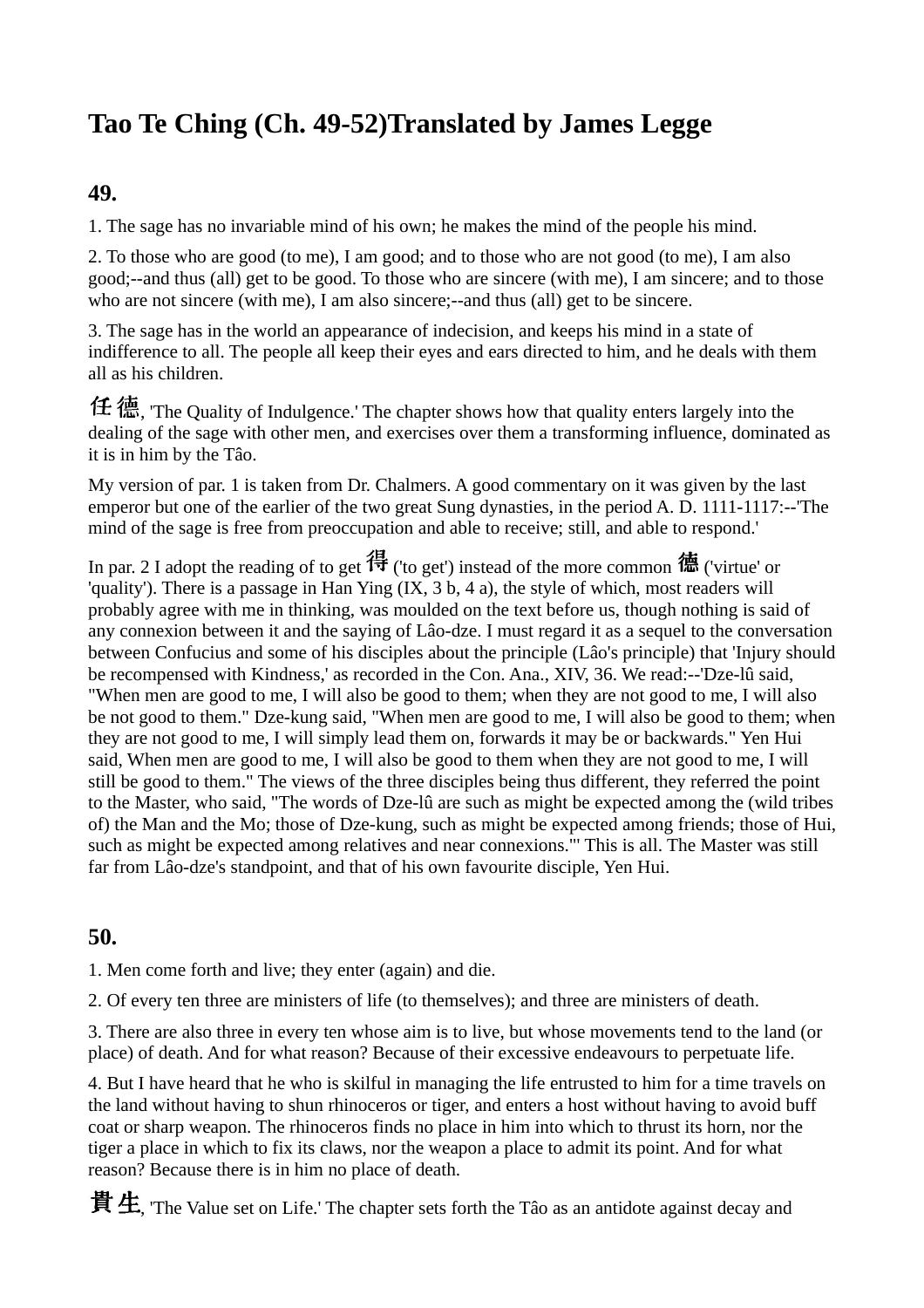death.

In par. 1 life is presented to us as intermediate between two non-existences. The words will suggest to many readers those in Job i. 21.

In pars. 2 and 3 I translate the characters  $\pm \pi \equiv$  by 'three in ten,' instead of by 'thirteen,' as Julien and other translators have done. The characters are susceptible of either translation according to the tone in which we read the  $\hat{\mathbf{F}}$ . They were construed as I have done by Wang Pî; and many of the best commentators have followed in his wake. 'The ministers of life to themselves' would be those who eschewed all things, both internal and external, tending to injure health; 'the ministers of death,' those who pursued courses likely to cause disease and shorten life; the third three would be those who thought that by mysterious and abnormal courses they could prolong life, but only injured it. Those three classes being thus disposed of, there remains only one in ten rightly using the Tâo, and he is spoken of in the next paragraph.

This par. 4 is easy of translation, and the various readings in it are unimportant, differing in this respect from those in par. 3. But the aim of the author in it is not clear. In ascribing such effects to the possession of the Tâo, is he 'trifling,' as Dr. Chalmers thinks? or indulging the play of his poetical fancy? or simply saying that the Tâoist will keep himself out of danger?

### **51.**

1. All things are produced by the Tâo, and nourished by its outflowing operation. They receive their forms according to the nature of each, and are completed according to the circumstances of their condition. Therefore all things without exception honour the Tâo, and exalt its outflowing operation.

2. This honouring of the Tâo and exalting of its operation is not the result of any ordination, but always a spontaneous tribute.

3. Thus it is that the Tâo produces (all things), nourishes them, brings them to their full growth, nurses them, completes them, matures them, maintains them, and overspreads them.

4. It produces them and makes no claim to the possession of them; it carries them through their processes and does not vaunt its ability in doing so; it brings them to maturity and exercises no control over them;-this is called its mysterious operation.

**養德**, The Operation (of the Tâo) in Nourishing Things.' The subject of the chapter is the quiet passionless operation of the Tâo in nature, in the production and nourishing of things throughout the seasons of the year; a theme dwelt on by Lâo-dze, in II, 4, X, 3, and other places.

The Tâo is the subject of all the predicates in par. 1, and what seem the subjects in all but the first member should be construed adverbially.

On par. 2 Wû Khäng says that the honour of the Son of Heaven is derived from his appointment by God, and that then the nobility of the feudal princes is derived from him; but in the honour given to the Tâo and the nobility ascribed to its operation, we are not to think of any external ordination.

There is a strange reading of two of the members of par. 3 in Wang Pî, viz. 亭之毒之 for 成之熟之. This is quoted and predicated of 'Heaven,' in the Nestorian Monument of Hsî-an in the eighth century.

### **52.**

1. (The Tâo) which originated all under the sky is to be considered as the mother of them all.

2. When the mother is found, we know what her children should be. When one knows that he is his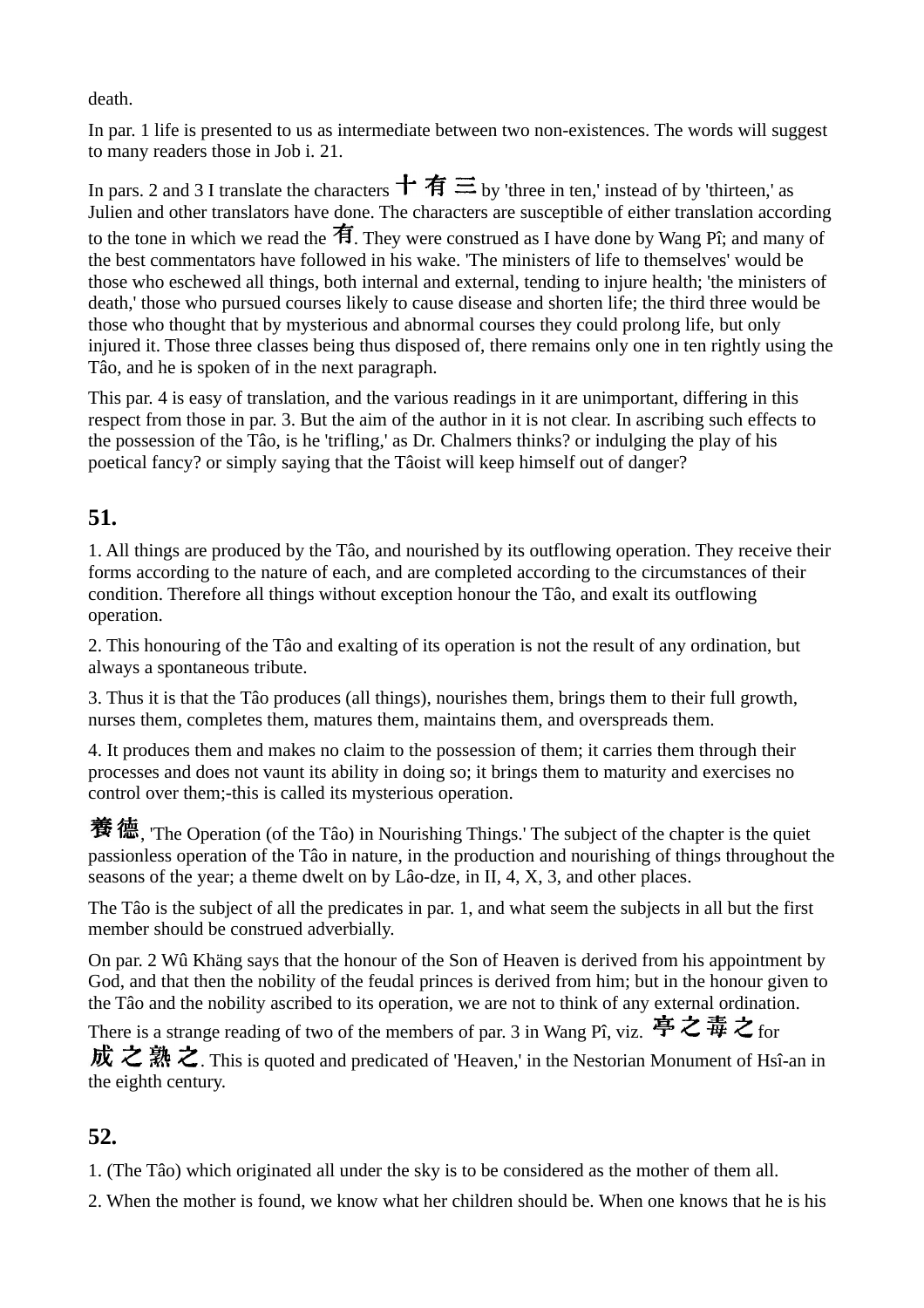mother's child, and proceeds to guard (the qualities of) the mother that belong to him, to the end of his life he will be free from all peril.

3. Let him keep his mouth closed, and shut up the portals (of his nostrils), and all his life he will be exempt from laborious exertion. Let him keep his mouth open, and (spend his breath) in the promotion of his affairs, and all his life there will be no safety for him.

4. The perception of what is small is (the secret of) clear-sightedness; the guarding of what is soft and tender is (the secret of) strength.

5. Who uses well his light, Reverting to its (source so) bright, Will from his body ward all blight, And hides the unchanging from men's sight.

歸  $\overline{\pi}$ , 'Returning to the Source.' The meaning of the chapter is obscure, and the commentators give little help in determining it. As in the preceding chapter, Lâo-dze treats of the operation of the Tâo on material things, he seems in this to go on to the operation of it in man, or how he, with his higher nature, should ever be maintaining it in himself.

For the understanding of paragraph 1 we must refer to the first chapter of the treatise, where the Tâo, 'having no name,' appears as 'the Beginning' or 'First Cause' of the world, and then, 'having a name,' as its 'Mother.' It is the same thing or concept in both of its phases, the ideal or absolute, and the manifestation of it in its passionless doings. The old Jesuit translators render this par. by 'Mundus principium et causam suam habet in Divino 有, seu actione Divinae sapientiae quae dici potest ejus mater.' So far I may assume that they agreed with me in understanding that the subject of the par. was the Tâo.

Par. 2 lays down the law of life for man thus derived from the Tâo. The last clause of it is given by the same translators as equivalent to 'Unde fit ut post mortem nihil ei timendum sit,'--a meaning which the characters will not bear. But from that clause, and the next par., I am obliged to conclude that even in Lâo-dze's mind there was the germ of the sublimation of the material frame which issued in the asceticism and life-preserving arts of the later Tâoism.

Par. 3 seems to indicate the method of 'guarding the mother in man,' by watching over the breath, the proto-plastic 'one' of ch. 42, the ethereal matter out of which all material things were formed. The organs of this breath in man are the mouth and nostrils (nothing else should be understood here

by  $\bigstar$  and  $\mathsf{P1}_{;--}$ see the explanations of the former in the last par. of the fifth of the appendixes to the Yî in vol. xvi, p. 432); and the management of the breath is the mystery of the esoteric Buddhism and Tâoism.

In par. 4 'The guarding what is soft' is derived from the use of 'the soft lips' in hiding and preserving the hard and strong teeth.

Par. 5 gives the gist of the chapter:--Man's always keeping before him the ideal of the Tâo, and, without purpose, simply doing whatever he finds to do; Tâo-like and powerful in all his sphere of action.

I have followed the reading of the last character but one, which is given by Ziâo Hung instead of that found in Ho-shang Kung and Wang Pî.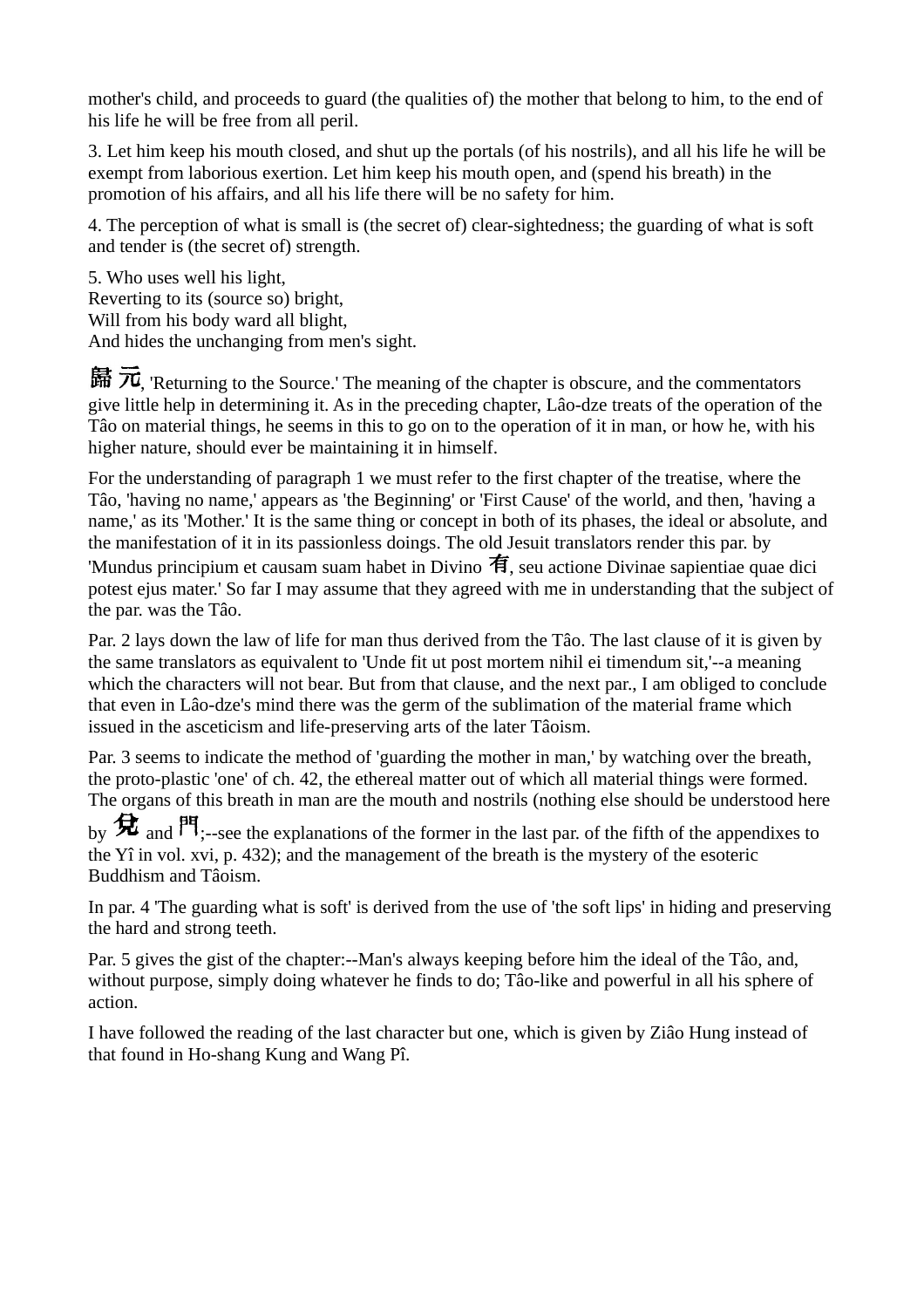The Tao Te Ching (Ch. 49 – 52) Translated by Robert G. Henricks

# **49**

- 1. The Sage constantly has no [set] mind;
- 2. He takes the mind of the common people as his mind.
- 3. Those who are good he regards as good;
- 4. Those who are not good he also regards as good.
- 5. [In this way] he attains goodness.
- 6. Those who are trustworthy he trusts;
- 7. And those who are not trustworthy he also trusts.
- 8. [In this way] he gets their trust.
- 9. As for the Sage's presence in the world—he is one with it.
- 10. And with the world he merges his mind.
- 11. The common people all fix their eyes and ears on him.
- 12. And the Sage treats them all as his children.

### **50**

- 1. We come out into life and go back into death.
- 2. The companions of life are thirteen;
- 3. The companions of death are thirteen;
- 4. And yet people, because they regard life as LIFE, in all of their actions move towards the thirteen that belong to the realm of death.
- 5. Now, why is this so?
- 6. It's because they regard life as LIFE.
- 7. You've no doubt heard of those who are good at holding on to life:
- 8. When walking through hills, they don't avoid rhinos and tigers;
- 9. When they go into battle, they don't put on armor or shields;
- 10. The rhino has no place to probe with its horn;
- 11. The tiger finds no place to put its claws.
- 12. And weapons find no place to hold their blades.
- 13. Now, why is this so?
- 14. Because there is no place for death in them.

# **51**

- 1. The Way gives birth to them and Virtue nourishes them;
- 2. Substance gives them form and their unique capacities complete them.
- 3. Therefore the ten thousand things venerate the Way and honor Virtue.
- 4. As for their veneration of the Way and their honoring of Virtue—
- 5. No one rewards them for it; it's constantly so on its own.
- 6. The Way gives birth to them, nourishes them, matures them, completes them, rests them, rears them, supports them, and protects them.
- 7. It gives birth to them but doesn't try to own them;
- 8. It acts on their behalf but doesn't make them dependent;
- 9. It matures them but doesn't rule them.
- 10. This we call Profound Virtue.

### **52**

- 1. The world had a beginning,
- 2. Which can be considered the mother of the world.
- 3. Having attained the mother, in order to understand her children.
- 4. If you return and hold on to the mother, till the end of your life you'll suffer no harm.